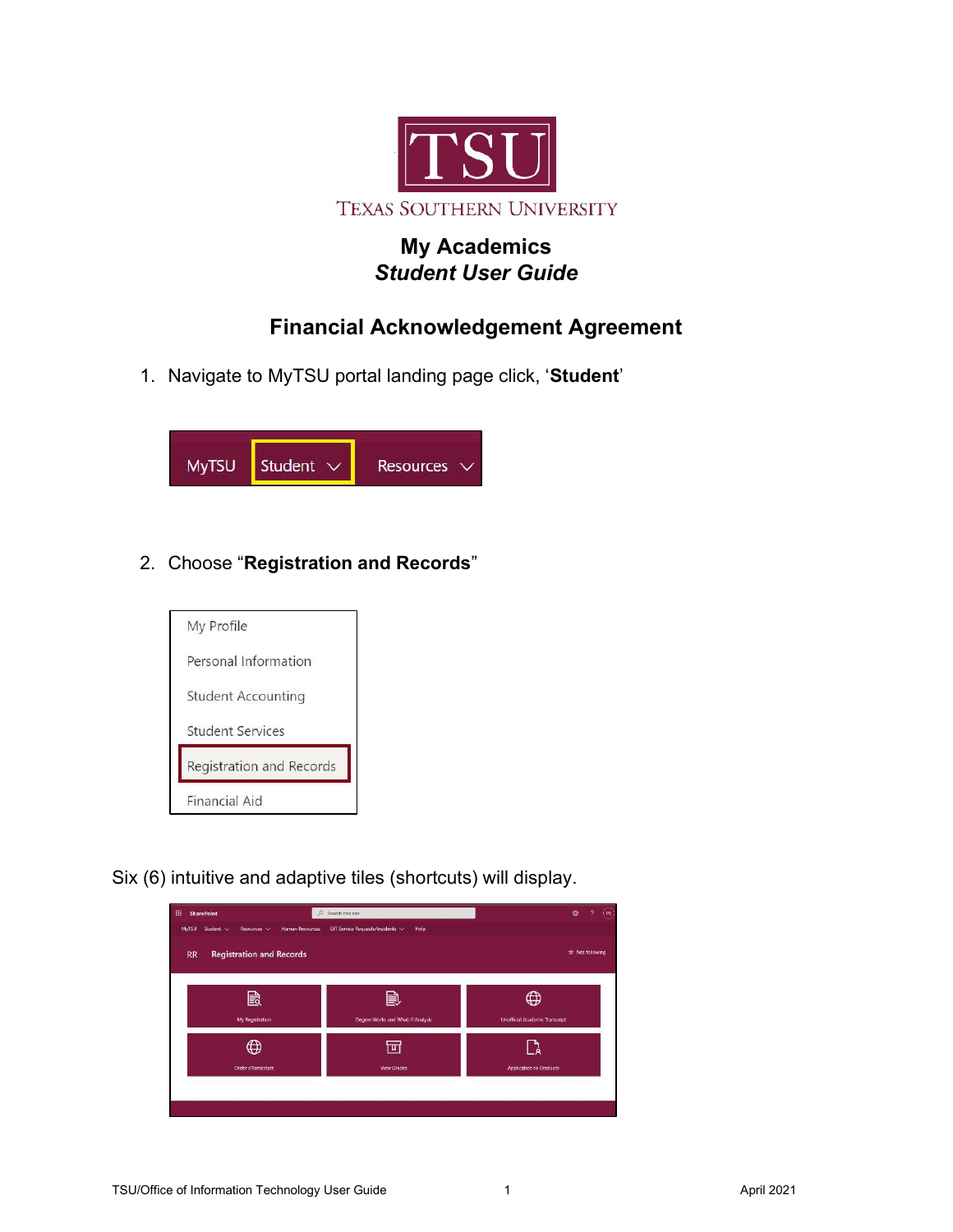3. Choose "My Registration" tile



### 4. Click "Register for Classes"



Financial Acknowledgement Agreement will appear.

|                                                                                                                                                   | <b>☆ ↓ Tommy Tiger</b>                                                                                                                                                                                                                                                                                                                                                                                                                                                                                                                                                                                                                                                                                                                                                                                                                                                                                                                                                                                                                                                                                                                                                                                                                                                                                                                                                                                                                                                                                                                                                                                                                                                                                                                                                                                                                                                                                                                                                                                                                                                                                                                                                                                                                                                                                                                                                                                                                                                                        |
|---------------------------------------------------------------------------------------------------------------------------------------------------|-----------------------------------------------------------------------------------------------------------------------------------------------------------------------------------------------------------------------------------------------------------------------------------------------------------------------------------------------------------------------------------------------------------------------------------------------------------------------------------------------------------------------------------------------------------------------------------------------------------------------------------------------------------------------------------------------------------------------------------------------------------------------------------------------------------------------------------------------------------------------------------------------------------------------------------------------------------------------------------------------------------------------------------------------------------------------------------------------------------------------------------------------------------------------------------------------------------------------------------------------------------------------------------------------------------------------------------------------------------------------------------------------------------------------------------------------------------------------------------------------------------------------------------------------------------------------------------------------------------------------------------------------------------------------------------------------------------------------------------------------------------------------------------------------------------------------------------------------------------------------------------------------------------------------------------------------------------------------------------------------------------------------------------------------------------------------------------------------------------------------------------------------------------------------------------------------------------------------------------------------------------------------------------------------------------------------------------------------------------------------------------------------------------------------------------------------------------------------------------------------|
| <b>Action Item Processing</b>                                                                                                                     |                                                                                                                                                                                                                                                                                                                                                                                                                                                                                                                                                                                                                                                                                                                                                                                                                                                                                                                                                                                                                                                                                                                                                                                                                                                                                                                                                                                                                                                                                                                                                                                                                                                                                                                                                                                                                                                                                                                                                                                                                                                                                                                                                                                                                                                                                                                                                                                                                                                                                               |
| <b>Action Item Processing</b>                                                                                                                     |                                                                                                                                                                                                                                                                                                                                                                                                                                                                                                                                                                                                                                                                                                                                                                                                                                                                                                                                                                                                                                                                                                                                                                                                                                                                                                                                                                                                                                                                                                                                                                                                                                                                                                                                                                                                                                                                                                                                                                                                                                                                                                                                                                                                                                                                                                                                                                                                                                                                                               |
| Welcome<br>You have the following dems that require your attention.                                                                               | Return                                                                                                                                                                                                                                                                                                                                                                                                                                                                                                                                                                                                                                                                                                                                                                                                                                                                                                                                                                                                                                                                                                                                                                                                                                                                                                                                                                                                                                                                                                                                                                                                                                                                                                                                                                                                                                                                                                                                                                                                                                                                                                                                                                                                                                                                                                                                                                                                                                                                                        |
| Ø<br>$\hat{\phantom{a}}$<br>FTF_Financial Acknowledgment Agreement<br>Group<br>$0$ of 1                                                           | All PMaster TemplateSystemRequired PolicyBlock ActionItemContentDetail.ActionItemNameHeader.value<br>Texas Southern University<br>Student Financial Responsibility Agreement<br>Financial Obligation: By providing my signature, (electronic and/or physical), to this Financial Responsibility Agreement, I am undertaking a legal obligation that requires                                                                                                                                                                                                                                                                                                                                                                                                                                                                                                                                                                                                                                                                                                                                                                                                                                                                                                                                                                                                                                                                                                                                                                                                                                                                                                                                                                                                                                                                                                                                                                                                                                                                                                                                                                                                                                                                                                                                                                                                                                                                                                                                  |
| <b>Instructions</b>                                                                                                                               | me to pay for tuttion, fees, and all charges related to my enrolment at Texas Southern University. I acknowledge and understand the following<br>- I am required to make full payment of my account balance, or make satisfactory payment arrangements, on or before University published payment due dates, I                                                                                                                                                                                                                                                                                                                                                                                                                                                                                                                                                                                                                                                                                                                                                                                                                                                                                                                                                                                                                                                                                                                                                                                                                                                                                                                                                                                                                                                                                                                                                                                                                                                                                                                                                                                                                                                                                                                                                                                                                                                                                                                                                                                |
| End Data:04/11/2021<br>First-Time Freshman Financial Acknowledgement Agreement<br><sup>O</sup> Pending<br>Halt Processes:<br>Register for Classes | understand that I may view payment due dates online on the TSU Academic Calendar. I agree that if 100% of my current tullion and fees are not paid before the first class<br>day and if I am not enrolled in the university installment plan that I will be automatically enrolled in the university installment plan and I will be assessed the sclup fee for<br>the installment plan and the late fee. I also understand, that failure to make the 1st installment payment by the tirst class date of the applicable term, may result in                                                                                                                                                                                                                                                                                                                                                                                                                                                                                                                                                                                                                                                                                                                                                                                                                                                                                                                                                                                                                                                                                                                                                                                                                                                                                                                                                                                                                                                                                                                                                                                                                                                                                                                                                                                                                                                                                                                                                    |
| This Action Item will be used for First-Time Freshman Financial Acknowledgement Agreement                                                         | cancellation of my registration.<br>- For more information about the TSU Installment Plan, please go to installment Plan Details.<br>. I understand that if I am not planning to attend Texas Southern Liniversity any semester, for which I am registered. it is my responsibility to contact the University<br>Registrar's Office to withdraw from my course(s). The University will not automatically cancel my registration. I understand that if I drop or withdraw from some or all of the<br>classes for which I register. I will be responsible for paying all or a portion of fution and fees in accordance with the published turion refund schedule at Drop and<br>Withdrawal Refund Schedule: I farther understand that my failure to attend class does not absolve me of my financial responsibility as described above.<br>- I understand that my student account statements will be provided to me electronically and that I will be notified via my TSU email account once they are available to<br>wew I further understand that I have 24/7 access, via My TSU Web portal, to view account balances and registration Information I agree that I am also responsible for<br>updating any personal contact information in order to receive all communication from the university. I agree to be responsible for noting the account balance due, and for<br>making the appropriate arrangements for payment to be made by the due dates listed on my e-bills. I further understand that I may be charged late payment fees for<br>delinquent payments.<br>- I understand that Texas Southern University may restrict my course registration or my ability to receive other university related services in accordance with University<br>policies until I pay all of my past due balances. I understand that any delinquent debts may be reported to a credit bureau and/or referred to an outside collection agency.<br>and that I am responsible for all additional costs for collecting my unpaid balance. I also understand that the University reserves the right to cancel any registration<br>because of a delinquent unpaid debt. I authorize Texas Southern University or its agents to contact me via my official TSU email address or an email address that I<br>provide to the University<br>Acknowledgement of Responsibility. I have read and I understand the statements above I agree to pay my student account as outlined above. I understand that failure to |

NOTE: All students must complete the "Financial Acknowledgement Agreement" to register for classes. This action item process requires students to agree with TSU standards and policies regarding course registration, withdrawal, financial responsibility, etc. Students registering for courses will be prompted to complete the agreement as part of the registration process or registration will not be permitted.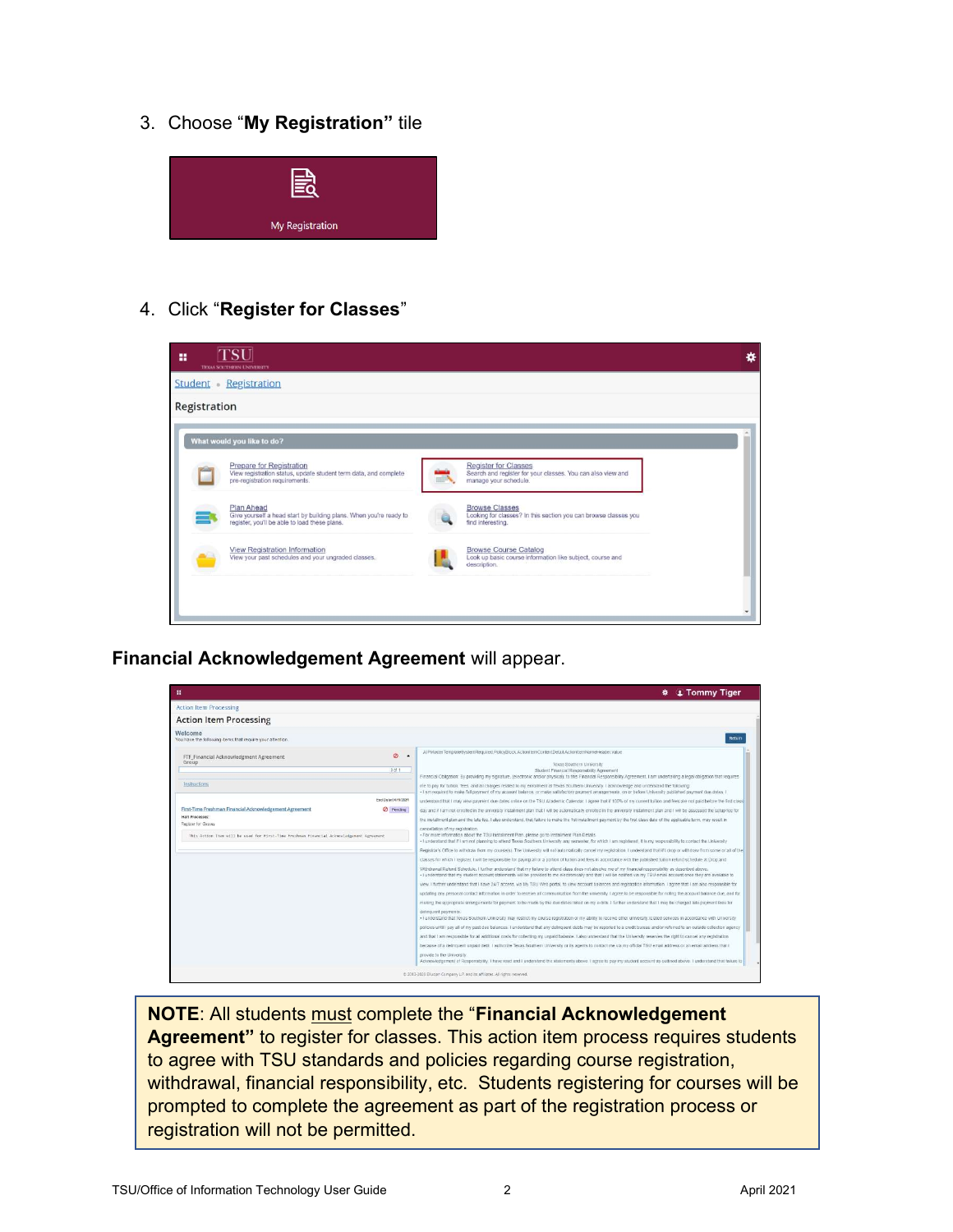5. 'Action Item Processing' will pop-up, click 'CONTINUE'.



#### "Financial Acknowledgement Agreement" hyperlink will appear

6. Click, hyperlink.

Financial Acknowledgement Agreement

Halt Processes:

Register for Classes

7. Read and agree to the "Financial Acknowledgement Agreement" and scroll to the end.



8. Click the 'acknowledgement' check box.